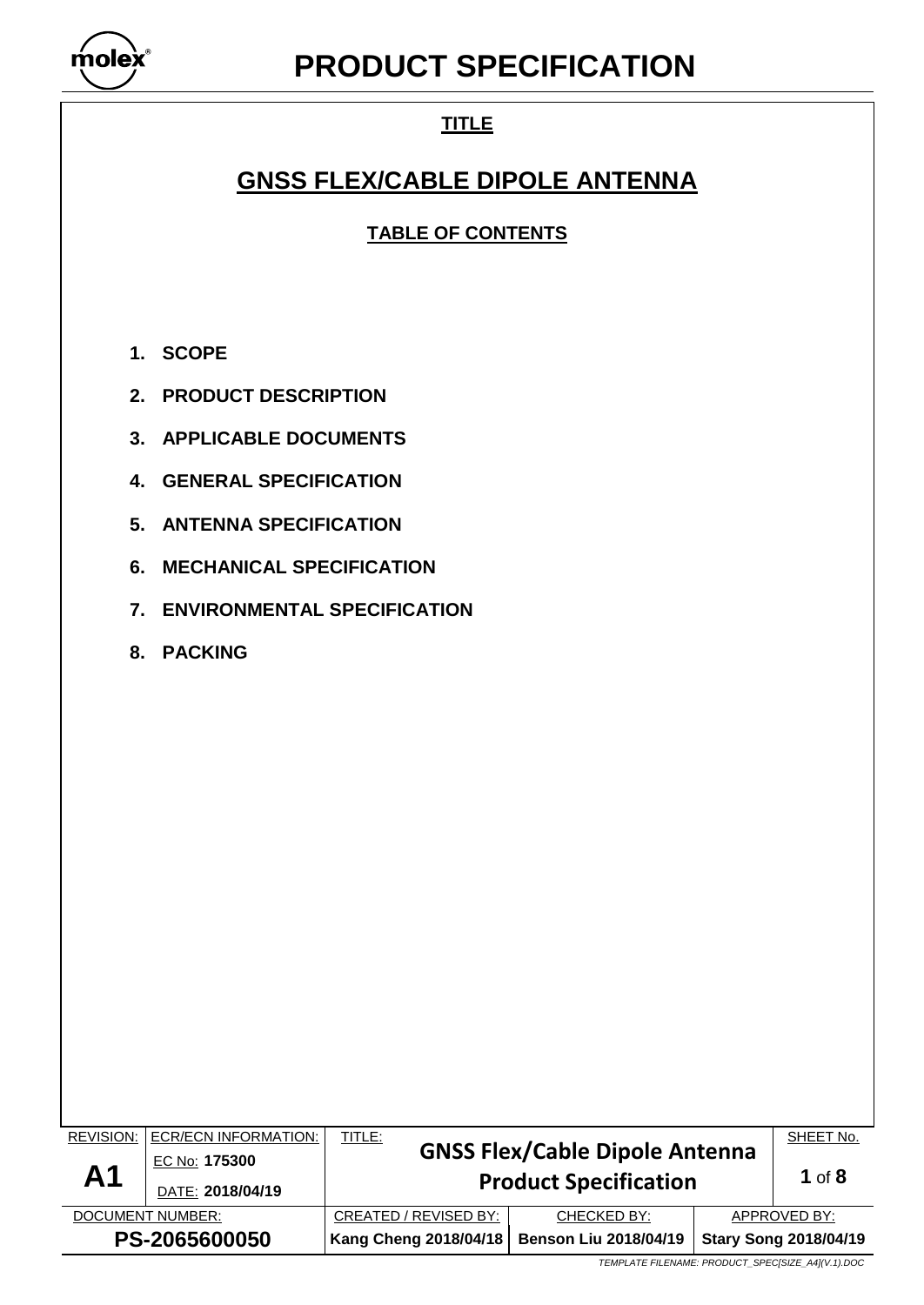

## **GNSS FLEX/CABLE DIPOLE ANTENNA**

## **1.0 SCOPE**

This Product Specification covers the mechanical, electrical and environmental performances specification for 1558-1610MHz GNSS Flex Antenna.

## **2.0 PRODUCT DESCRIPTION**

### **2.1 PRODUCT NAME AND SERIES NUMBER (S)**

Product name: 1558-1610MHz GNSS Flex Antenna Series Number: 206560

## **2.2 DESCRIPTION**

This is a balanced wide band high performance antenna implemented using flex with various cable length option to meet the customer needs. It is designed to cover the various frequency bands from 1558-1610MHz.

## **2.3 FEATURES.**

- Ground plane independent, balanced antenna
- 1558-1610 MHz, Linear polarization, high efficiency over 70% on all bands (cable 100mm)
- 40.4x15.4x0.1mm FPC size
- IPEX MHF (U.FL compatible) connector
- Cable OD1.13mm, 6 standard length options (50-300mm)
- Cable and connector can be customized
- RoHS Compliant

#### **Molex 2065600050 GNSS FLEX/CABLE DIPOLE ANTENNA MODULE 3D VIEW**

| <b>REVISION:</b> | <b>ECR/ECN INFORMATION:</b> | <b>TITLE:</b><br><b>GNSS Flex/Cable Dipole Antenna</b>       |             | SHEET No. |                              |
|------------------|-----------------------------|--------------------------------------------------------------|-------------|-----------|------------------------------|
| A <sub>1</sub>   | EC No: 175300               |                                                              |             |           |                              |
|                  | DATE: 2018/04/19            | <b>Product Specification</b>                                 | $2$ of $8$  |           |                              |
| DOCUMENT NUMBER: |                             | CREATED / REVISED BY:                                        | CHECKED BY: |           | APPROVED BY:                 |
| PS-2065600050    |                             | <b>Kang Cheng 2018/04/18</b><br><b>Benson Liu 2018/04/19</b> |             |           | <b>Stary Song 2018/04/19</b> |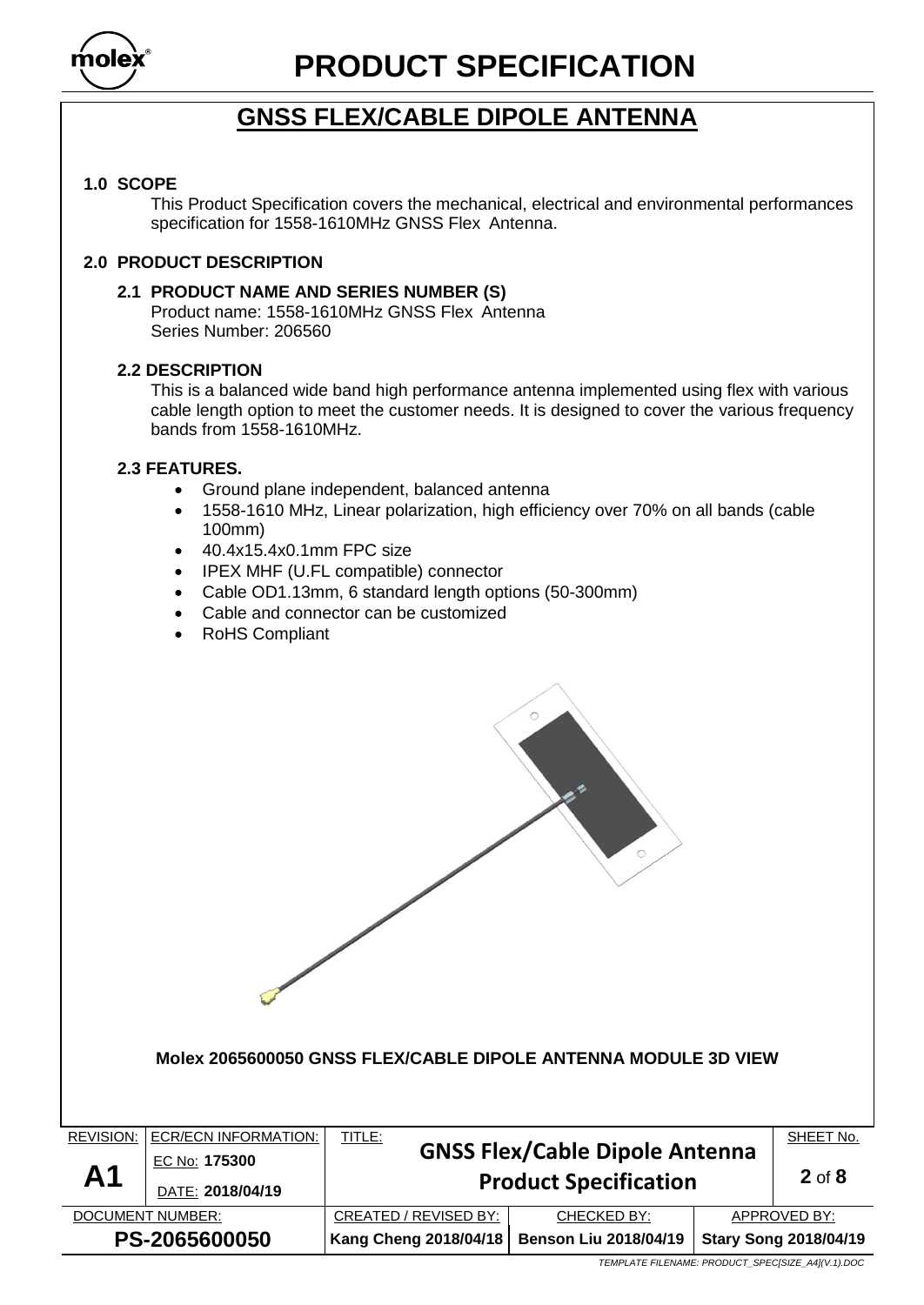

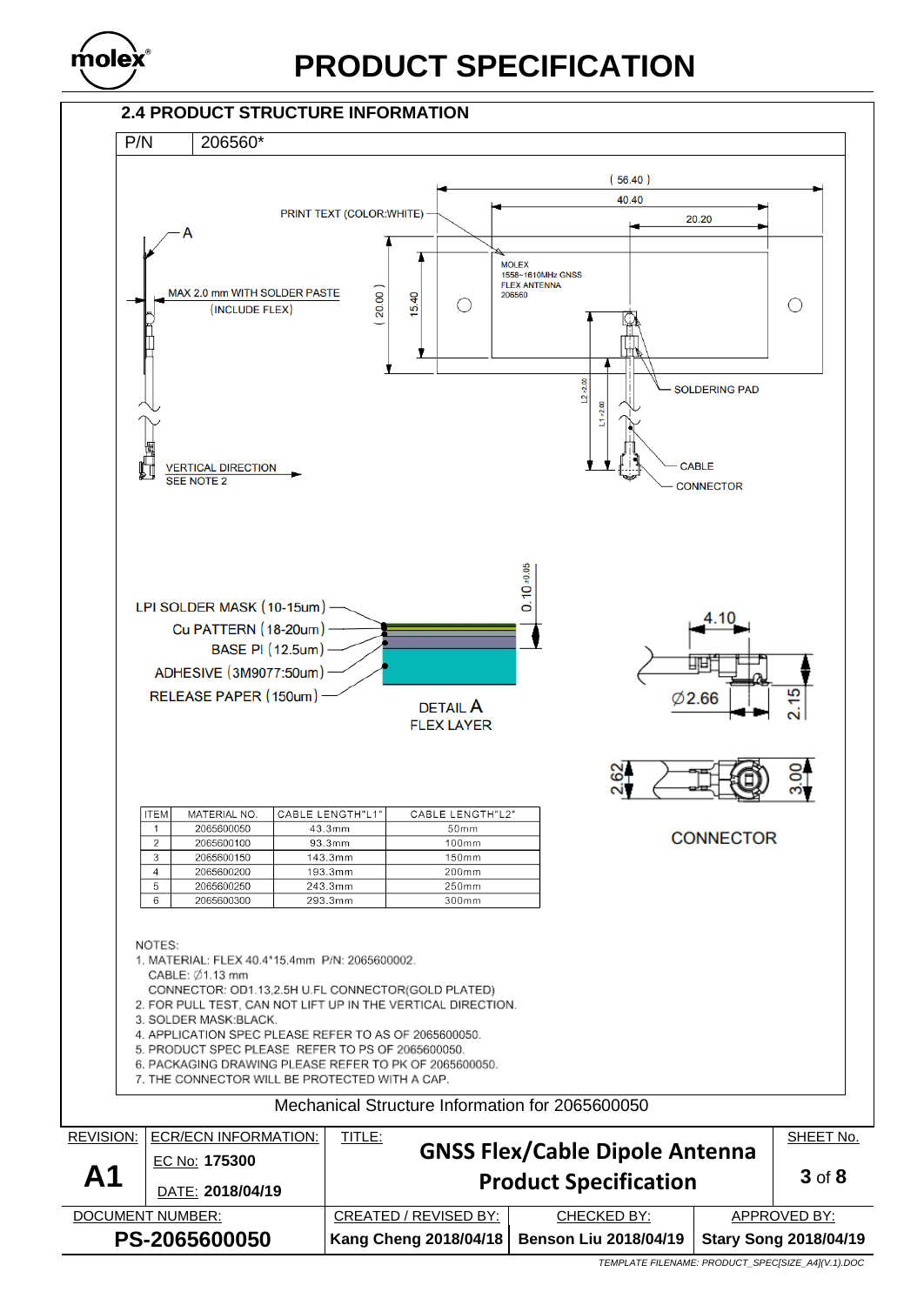

## **3.0 APPLICABLE DOCUMENTS**

| <b>Document</b>              | <b>Number</b> | <b>Description</b>                  |
|------------------------------|---------------|-------------------------------------|
| Sale Drawing(SD)             | SD-2065600050 | Mechanical Dimension of the product |
| <b>Application Guide(AS)</b> | AS-2065600050 | Antenna Application and surrounding |
| Packing Drawing(PK)          | PK-2065600050 | Product packaging specifications    |

## **4.0 GENERAL SPECIFICATION**

| Product name             | 1558-1610MHz GNSS Flex Antenna |
|--------------------------|--------------------------------|
| Part number              | 206560                         |
|                          | 1561±3MHz                      |
| Frequency                | 1575±3MHz                      |
|                          | 1602±3MHz                      |
| Polarization             | Linear                         |
| Operating with matching  | -40°C to 85°C                  |
| Storage with matching    | -40°C to 85°C                  |
| <b>RF Power</b>          | 2 Watts                        |
| Impedance with matching  | 50 Ohms                        |
| Antenna type             | Flex                           |
| Connector type           | U.FL                           |
| User Implementation type | Adhesive 3M907                 |
| Cable                    | Ø1.13mm                        |

## **5.0 ANTENNA SPECIFICATION.**

### **5.1 ELECTRICAL REQUIREMENT**

| 15.1.1 ELECTRICAL REQUIREMENTS FOR CABLE LENGTH 50mm |                 |                 |               |  |  |
|------------------------------------------------------|-----------------|-----------------|---------------|--|--|
| P/N                                                  | 2065600050      |                 |               |  |  |
| <b>Frequency Range</b>                               | 1561 $\pm$ 3MHz | 1575 $\pm$ 3MHz | $1602 + 3MHz$ |  |  |
| Peak Gain(Max)                                       | 1.1 dBi         | $1.2$ dBi       | 1.5 dBi       |  |  |
| Total efficiency                                     | $>74\%$         | $>74\%$         | >75%          |  |  |
| Return Loss                                          |                 | $<$ -8 dB       |               |  |  |

| 5.1.2 ELECTRICAL REQUIREMENTS FOR CABLE LENGHTH 100mm |                 |                  |                  |  |  |
|-------------------------------------------------------|-----------------|------------------|------------------|--|--|
| P/N                                                   | 2065600100      |                  |                  |  |  |
| <b>Frequency Range</b>                                | 1561 $\pm$ 3MHz | $1575 \pm 3$ MHz | $1602 \pm 3$ MHz |  |  |
| Peak Gain(Max)                                        | $0.9$ dBi       | 1 dBi            | 1.37 dBi         |  |  |
| Total efficiency                                      | $>72\%$         | $>72\%$          | >73%             |  |  |
| Return Loss<br>$<$ -8 dB                              |                 |                  |                  |  |  |

| <b>REVISION:</b> | ECR/ECN INFORMATION: | <b>TITLE:</b><br><b>GNSS Flex/Cable Dipole Antenna</b>       | SHEET No.  |              |                              |
|------------------|----------------------|--------------------------------------------------------------|------------|--------------|------------------------------|
| A <sub>1</sub>   | EC No: 175300        |                                                              | $4$ of $8$ |              |                              |
|                  | DATE: 2018/04/19     | <b>Product Specification</b>                                 |            |              |                              |
| DOCUMENT NUMBER: |                      | CREATED / REVISED BY:<br>CHECKED BY:                         |            | APPROVED BY: |                              |
| PS-2065600050    |                      | <b>Kang Cheng 2018/04/18</b><br><b>Benson Liu 2018/04/19</b> |            |              | <b>Stary Song 2018/04/19</b> |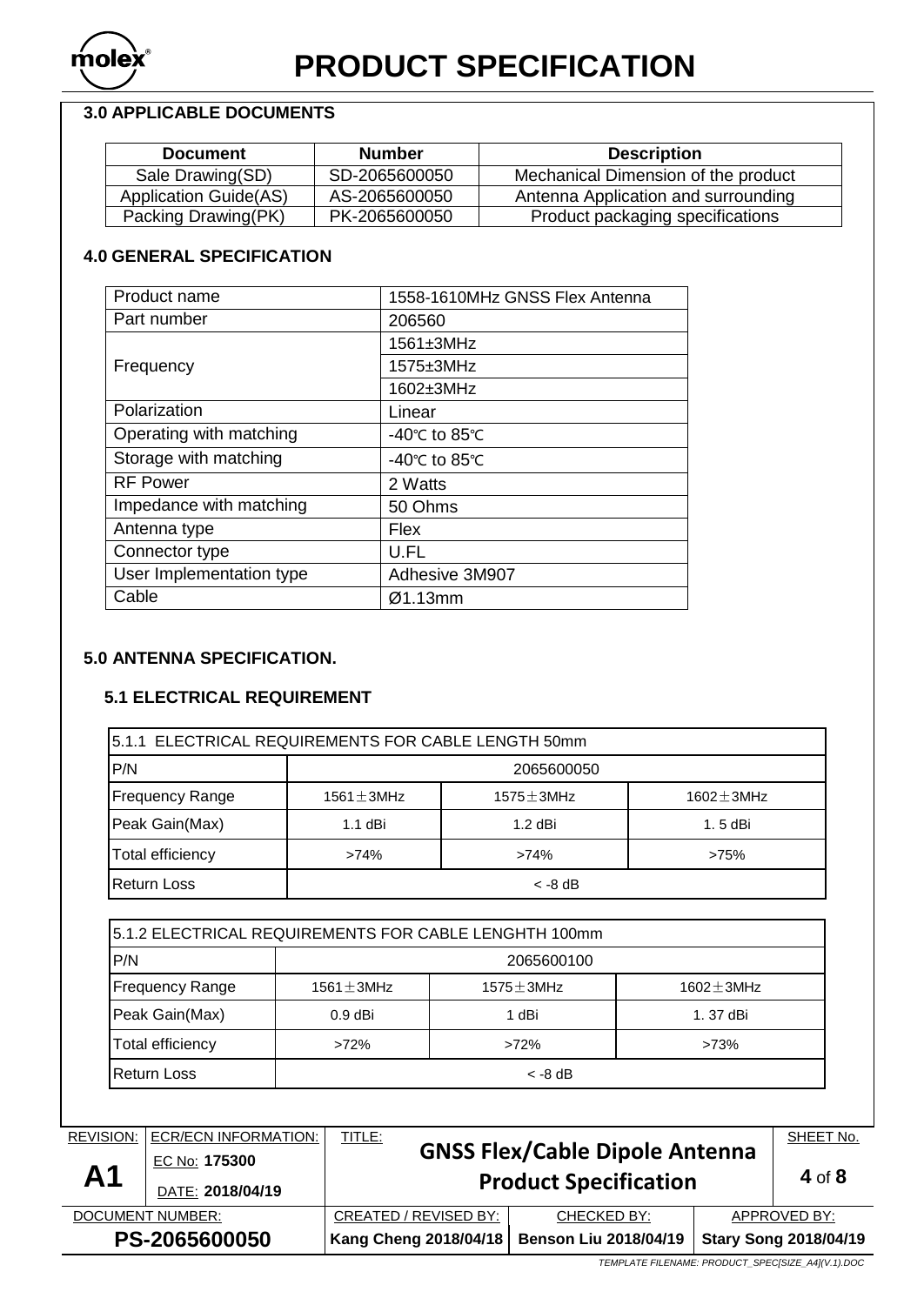

| 5.1.3 ELECTRICAL REQUIREMENTS FOR CABLE LENGHTH 150mm |                 |                 |                 |  |  |
|-------------------------------------------------------|-----------------|-----------------|-----------------|--|--|
| P/N                                                   | 2065600150      |                 |                 |  |  |
| <b>Frequency Range</b>                                | 1561 $\pm$ 3MHz | 1575 $\pm$ 3MHz | 1602 $\pm$ 3MHz |  |  |
| Peak Gain(Max)                                        | $0.8$ dBi       | $0.9$ dBi       | 1. 3 dBi        |  |  |
| <b>Total efficiency</b>                               | >70%            | >70%            | $>71\%$         |  |  |
| <b>Return Loss</b>                                    |                 | $<$ -8 dB       |                 |  |  |

| 5.1.4 ELECTRICAL REQUIREMENTS FOR CABLE LENGHTH 200mm |                                                        |           |          |  |  |
|-------------------------------------------------------|--------------------------------------------------------|-----------|----------|--|--|
| P/N                                                   | 2065600200                                             |           |          |  |  |
| <b>Frequency Range</b>                                | $1575 \pm 3$ MHz<br>1561 $\pm$ 3MHz<br>1602 $\pm$ 3MHz |           |          |  |  |
| Peak Gain(Max)                                        | $0.7$ dBi                                              | $0.8$ dBi | 1. 1 dBi |  |  |
| Total efficiency                                      | >68%                                                   | $>68\%$   | $>69\%$  |  |  |
| <b>Return Loss</b><br>$<$ -8 dB                       |                                                        |           |          |  |  |

| 5.1.5 ELECTRICAL REQUIREMENTS FOR CABLE LENGHTH 250mm |                 |                  |                  |  |  |
|-------------------------------------------------------|-----------------|------------------|------------------|--|--|
| P/N                                                   | 2065600250      |                  |                  |  |  |
| <b>Frequency Range</b>                                | 1561 $\pm$ 3MHz | $1575 \pm 3$ MHz | $1602 \pm 3$ MHz |  |  |
| Peak Gain(Max)                                        | $0.6$ dBi       | $0.7$ dBi        | 1 dBi            |  |  |
| Total efficiency<br>$>66\%$                           |                 | $>66\%$          | $>67\%$          |  |  |
| <b>Return Loss</b>                                    | $<$ -8 dB       |                  |                  |  |  |

| 5.1.6 ELECTRICAL REQUIREMENTS FOR CABLE LENGHTH 300mm |                                                        |           |           |  |  |
|-------------------------------------------------------|--------------------------------------------------------|-----------|-----------|--|--|
| P/N                                                   | 2065600300                                             |           |           |  |  |
| <b>Frequency Range</b>                                | 1561 $\pm$ 3MHz<br>$1575 \pm 3$ MHz<br>1602 $\pm$ 3MHz |           |           |  |  |
| Peak Gain(Max)                                        | $0.5$ dBi                                              | $0.5$ dBi | $0.9$ dBi |  |  |
| <b>Total efficiency</b><br>$>64\%$                    |                                                        | $>64\%$   | $>65\%$   |  |  |
| Return Loss                                           |                                                        | $<$ -8 dB |           |  |  |

Note that the above antenna performance is measured under stand-alone condition. When implement into the system, the frequency resonant might be off-tune due to the loading of surrounding components especially metal plane. Although module manufacturers specify a peak gain limit, it is based on free-space conditions. The peak gain will be degraded by 1 to 2dBi in the actual implementation as the radiation pattern will change due to the surround components. As such, during selection of antenna, you can select one with high peak gain to compensate for the loss. Molex can offer assistance to choose the best location and best tuning in order for you to meet this peak gain requirement.

| <b>REVISION:</b> | <b>ECR/ECN INFORMATION:</b> | <b>TITLE:</b>                         |                              |                              | SHEET No. |
|------------------|-----------------------------|---------------------------------------|------------------------------|------------------------------|-----------|
| A <sub>1</sub>   | EC No: 175300               | <b>GNSS Flex/Cable Dipole Antenna</b> |                              | $5$ of $8$                   |           |
|                  | DATE: 2018/04/19            | <b>Product Specification</b>          |                              |                              |           |
| DOCUMENT NUMBER: |                             | CREATED / REVISED BY:                 | CHECKED BY:                  | APPROVED BY:                 |           |
| PS-2065600050    |                             | <b>Kang Cheng 2018/04/18</b>          | <b>Benson Liu 2018/04/19</b> | <b>Stary Song 2018/04/19</b> |           |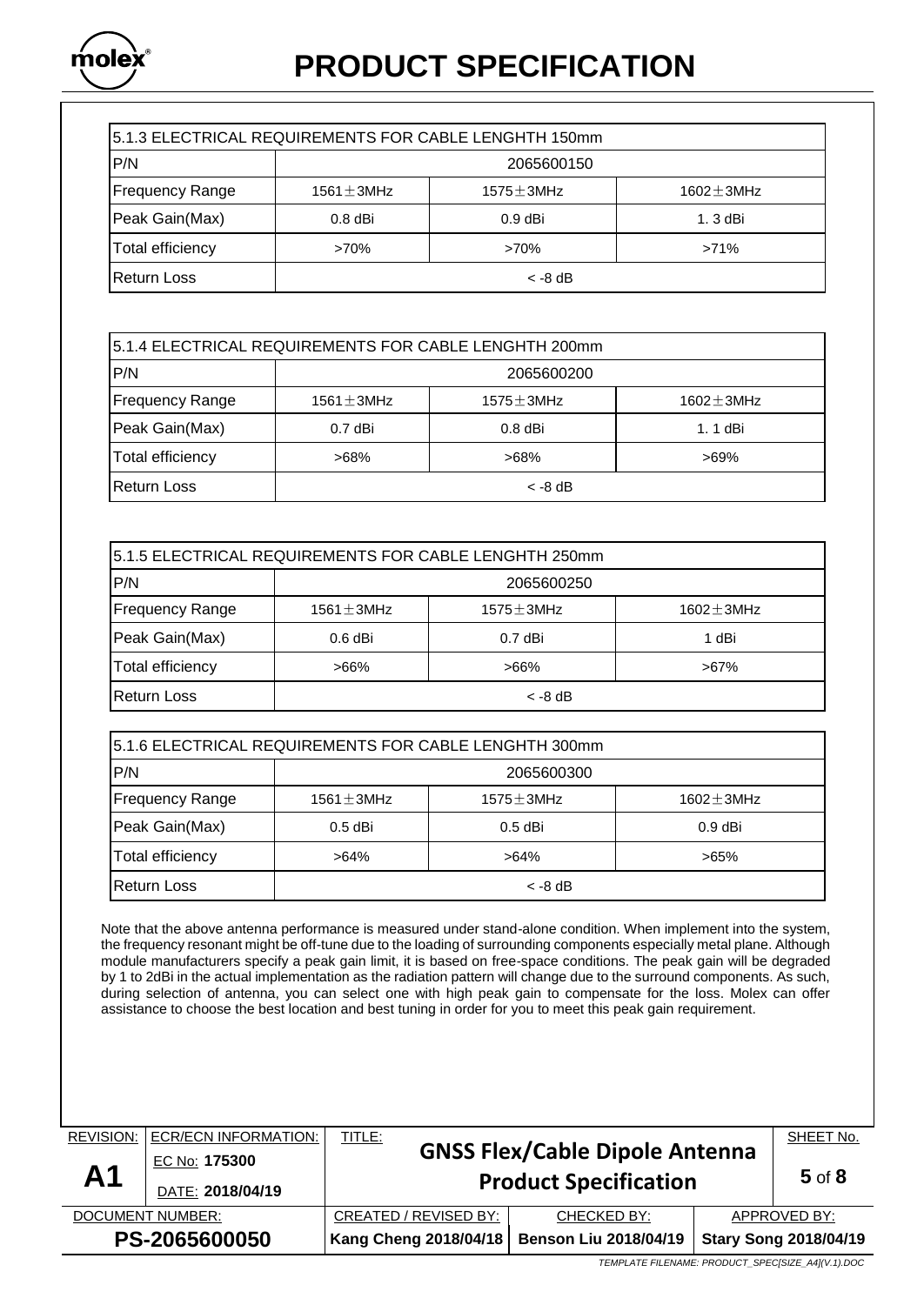

## **5.2 CABLE LOSS**

| <b>DESCRIPTION</b>     | <b>TEST CONDITION</b>                   | <b>REQUIREMENTS</b> |  |
|------------------------|-----------------------------------------|---------------------|--|
| <b>Frequency Range</b> | 1550-1610MHz                            | 1550-1610MHz        |  |
| Attenuation            | 1m cable measured by<br><b>VNA5071C</b> | ≤2.5dB/m            |  |

**Balance antenna resonance is insensitive by cable's length, but the cable's loss will affect the total efficiency.**

## **6.0 MECHANICAL SPECIFICATION**

| <b>DESCRIPTION</b> | <b>SPECIFICATION</b>                                                                                                                                                                                                                                            |  |
|--------------------|-----------------------------------------------------------------------------------------------------------------------------------------------------------------------------------------------------------------------------------------------------------------|--|
| <b>Pull Test</b>   | Test machine: Max intelligent load tester<br>Stick the flex antenna on a plastic board, pull cable in axial<br>2.<br>direction.<br>Pull force >8N<br>3.                                                                                                         |  |
| Un-mating force    | Mating/un-mating the receptacle (soldered on PCB) and plug at a<br>speed of 25±3mm/minutes.<br>Un-mating force (total): initial 8N Min. after 30 cycles 5N Min.<br>2.<br>Un-mating force (inner contact): initial 0.15N Min. after 30 cycles 0.1N<br>3.<br>Min. |  |

| <b>REVISION:</b> | <b>ECR/ECN INFORMATION:</b> | <b>TITLE:</b>                |                                       | SHEET No.                    |        |
|------------------|-----------------------------|------------------------------|---------------------------------------|------------------------------|--------|
| A <sub>1</sub>   | EC No: 175300               |                              | <b>GNSS Flex/Cable Dipole Antenna</b> |                              |        |
|                  | DATE: 2018/04/19            | <b>Product Specification</b> |                                       |                              | 6 of 8 |
| DOCUMENT NUMBER: |                             | CREATED / REVISED BY:        | CHECKED BY:                           | APPROVED BY:                 |        |
| PS-2065600050    |                             | <b>Kang Cheng 2018/04/18</b> | <b>Benson Liu 2018/04/19</b>          | <b>Stary Song 2018/04/19</b> |        |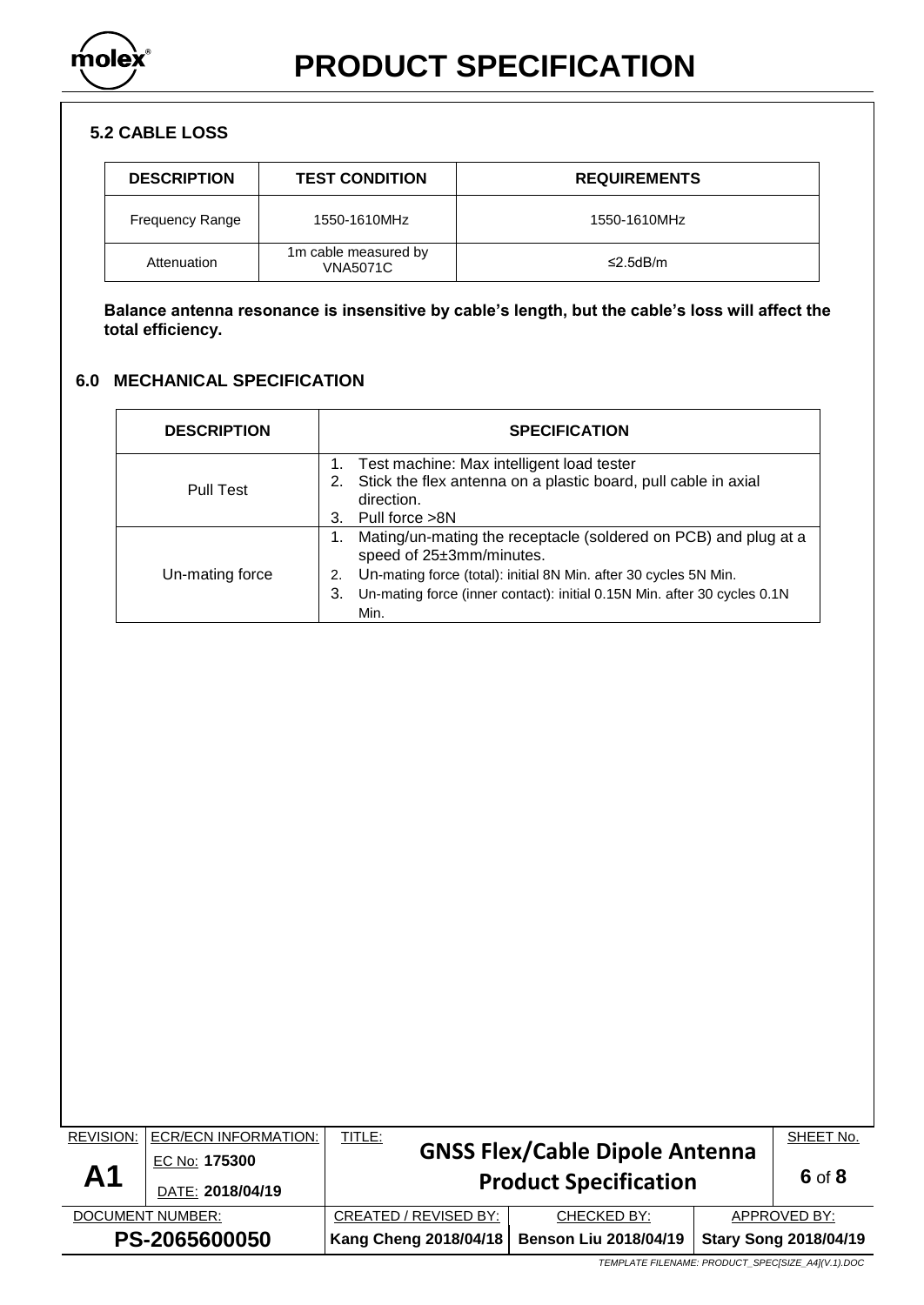

## **7.0 ENVIRONMENTAL SPECIFICATION**

| <b>DESCRIPTION</b>            | <b>SPECIFICATION</b>                                                                                                                                                                                                                                                                                                                                                 |  |  |
|-------------------------------|----------------------------------------------------------------------------------------------------------------------------------------------------------------------------------------------------------------------------------------------------------------------------------------------------------------------------------------------------------------------|--|--|
|                               | 1. The device under test is kept for 30 mins in an environment<br>with a temperature of -40 °C.                                                                                                                                                                                                                                                                      |  |  |
| Temperature /Humidity cycling | 2. Kept for 4 Hours in an environment with a temperature of<br>8cthe conditions are stabilized at room temperature.                                                                                                                                                                                                                                                  |  |  |
|                               | 3. Parts should meet RF spec before and after test.                                                                                                                                                                                                                                                                                                                  |  |  |
|                               | 4. No cosmetic problem (No soldering problem; No adhesion<br>problem of glue).                                                                                                                                                                                                                                                                                       |  |  |
| <b>Temperature Shock</b>      | 1. The device under test at -40 °C⇔125 °C by 100 cycles, Dwell<br>of 30 mins, transition time between Dwell 30 secs ( $\sim$ 61 mins<br>/ cycle) and each item should be measured after exposing<br>them in normal temperature and humidity for 24 h.                                                                                                                |  |  |
|                               | 2. Parts should meet RF spec before and after test.                                                                                                                                                                                                                                                                                                                  |  |  |
|                               | 3. No cosmetic problem (No soldering problem; No adhesion<br>problem of glue).                                                                                                                                                                                                                                                                                       |  |  |
|                               | 1. Temperature: 125°C, time: 1008 hours                                                                                                                                                                                                                                                                                                                              |  |  |
| <b>High Temperature</b>       | 2. There is no substantial obstruction to air flow across and<br>around the samples, and the samples are not touching each<br>other                                                                                                                                                                                                                                  |  |  |
|                               | 3. Parts should meet RF spec before and after test.                                                                                                                                                                                                                                                                                                                  |  |  |
|                               | 4. No cosmetic problem (No soldering problem; No adhesion<br>problem of glue).                                                                                                                                                                                                                                                                                       |  |  |
| Salt mist test                | 1. The device under test is exposed to a spray of a 5% (by<br>volume) resolution of NACL in water for 2 hours. Thereafter<br>the device under test is left for 1 week in room temperature<br>at a relative humidity of 95%. The cycle is repeated until a<br>total of 2 cycles have been completed. Here after the<br>conditions are stabilized at room temperature. |  |  |
|                               | 2. Parts should meet RF spec before and after test.                                                                                                                                                                                                                                                                                                                  |  |  |
|                               | 3. No visible corrosion. Discoloration accept.                                                                                                                                                                                                                                                                                                                       |  |  |

| <b>REVISION:</b> | <b>ECR/ECN INFORMATION:</b> | <b>TITLE:</b>                         |                              |                              | SHEET No. |
|------------------|-----------------------------|---------------------------------------|------------------------------|------------------------------|-----------|
|                  | EC No: 175300               | <b>GNSS Flex/Cable Dipole Antenna</b> |                              | $7$ of $8$                   |           |
| A <sub>1</sub>   | DATE: 2018/04/19            | <b>Product Specification</b>          |                              |                              |           |
| DOCUMENT NUMBER: |                             | CREATED / REVISED BY:                 | CHECKED BY:                  | APPROVED BY:                 |           |
| PS-2065600050    |                             | Kang Cheng 2018/04/18                 | <b>Benson Liu 2018/04/19</b> | <b>Stary Song 2018/04/19</b> |           |